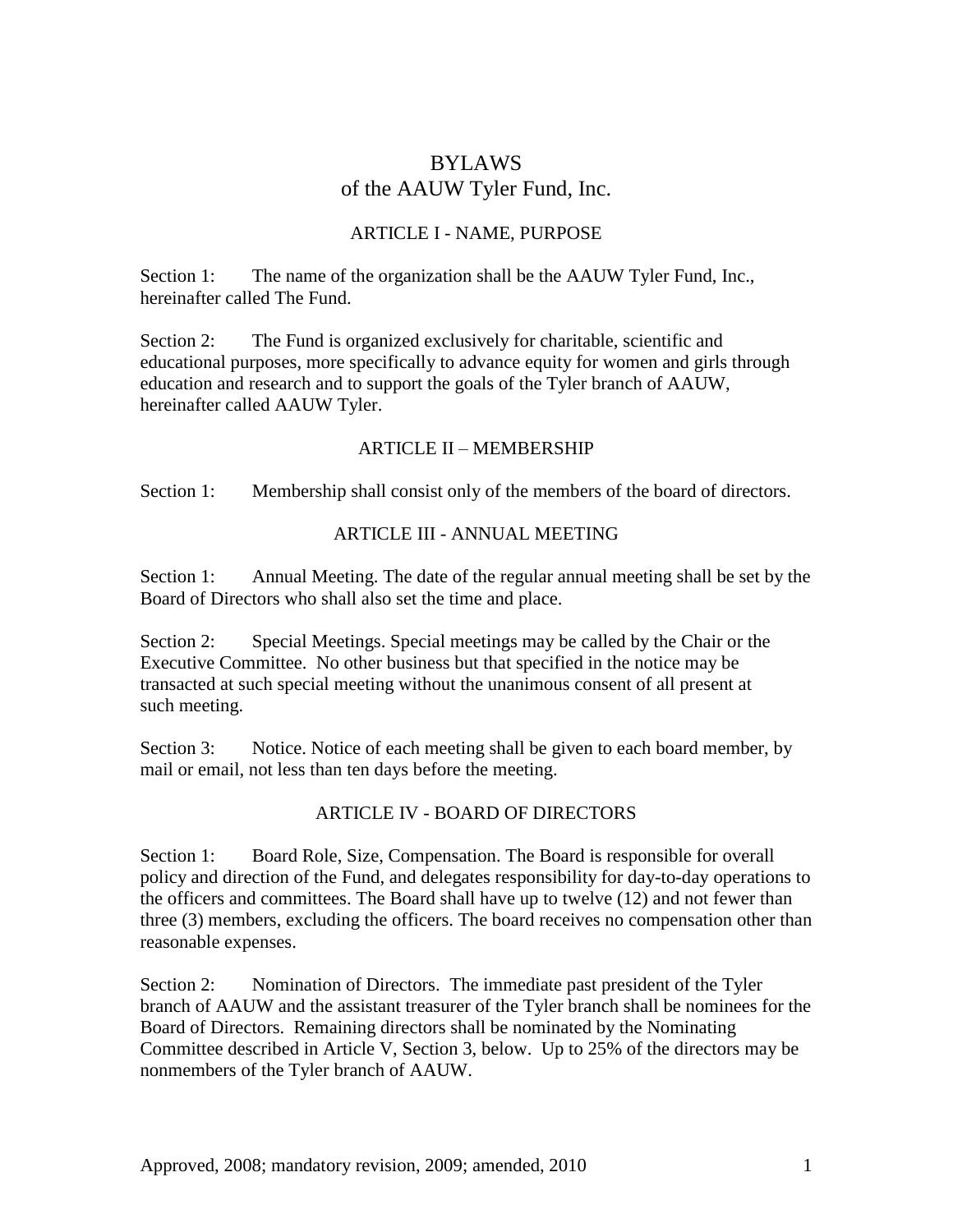Section 3: Board Elections. Election of new directors or election of current directors to a second term will occur at the annual meeting of AAUW Tyler.

Section 4: Terms. Except for the initial board of directors and directors serving by reason of expansion of the board, each successor director shall hold office for a term of three (3) years

The term of office of the three initial directors shall be for one  $(1)$ , two  $(2)$ , or three  $(3)$ years, determined by consensus at the first board meeting after adoption of these bylaws.

The term of office of directors serving by reason of expansion of the board shall be for one (1), two (2), or three (3) years. The Board of Directors shall determine the length of the first term of the new board position so as to preserve the staggering structure of board terms.

Section 5: Quorum. A quorum of at least a majority of the Board members must be present before business can be transacted or motions made or passed.

Section 6: Notice. An official Board meeting requires that each Board member have written notice 10 days in advance.

Section 7: Officers and Duties. There shall be four officers of the Board consisting of a Chair, Vice Chair, Secretary and Treasurer. Their term of office shall be one year. Their duties are as follows:

> a. The Chair shall convene regularly scheduled Board meetings, shall preside or arrange for other members of the executive committee to preside at each meeting in the following order: Vice-Chair, Secretary and Treasurer. The immediate past president of the Tyler branch of AAUW shall serve as chair of the Fund.

> The Chair shall present at each annual meeting of AAUW Tyler an annual report of the work of the Fund, and shall appoint all committees, temporary or permanent.

> The Chair shall see all books, reports and certificates required by law are properly kept or filed, shall be one of the officers who may sign the checks or drafts of the Fund. The Chair shall have such powers as may be reasonably construed as belonging to the chief executive of any organization.

b. The Vice-Chair will chair committees on special subjects as designated by the board. The Vice-Chair shall in the event of the absence or inability of the Chair to exercise her/his office become acting chair of the organization with all the rights, privileges and powers as if s/he had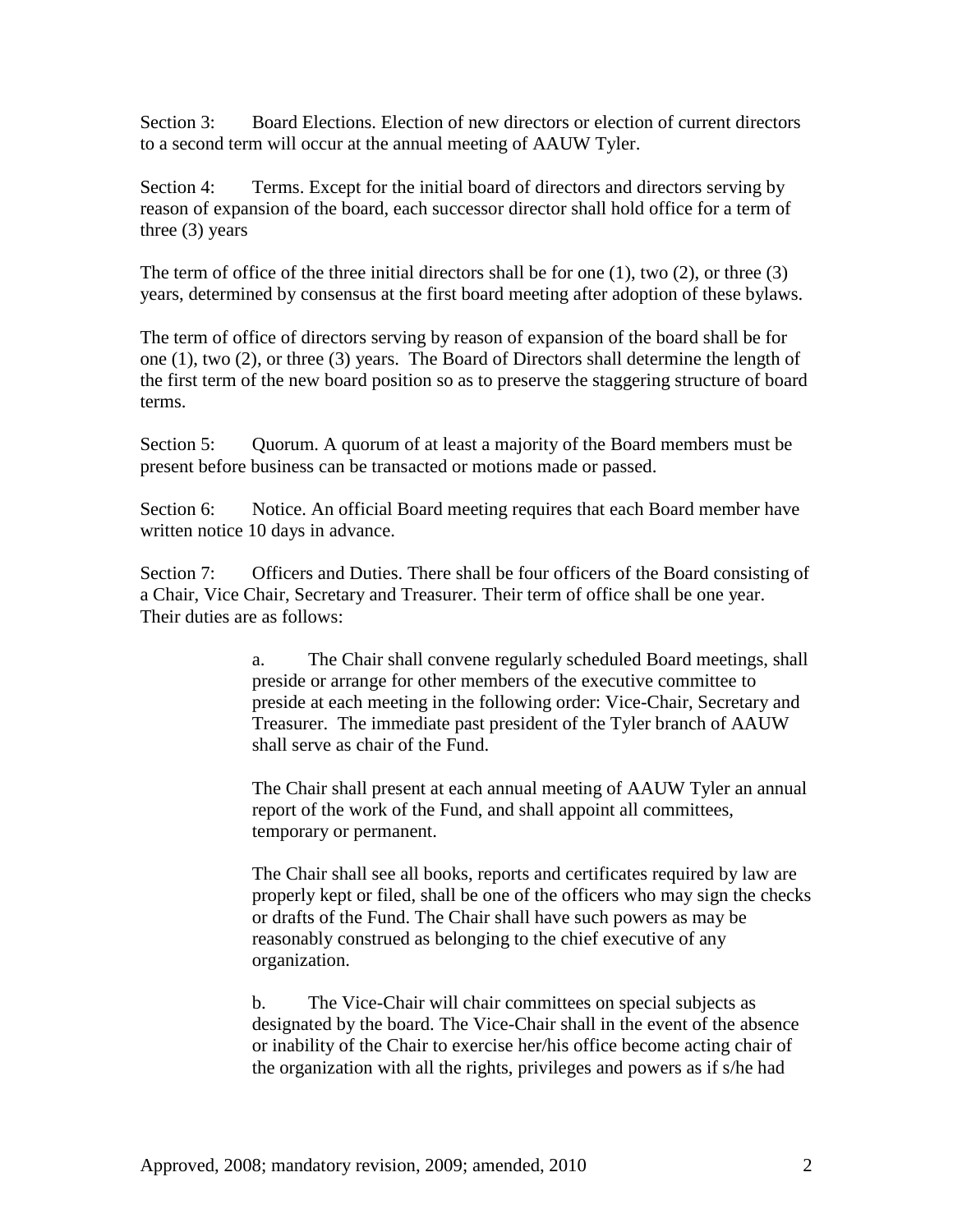been the duly elected chair. The Board of Directors shall appoint the vice chair from among its members.

c. The Secretary shall be responsible for keeping records of Board actions, including overseeing the taking of minutes at all board meetings, sending out meeting announcements, distributing copies of minutes and the agenda to each Board member, and assuring that corporate records are maintained. It shall be the duty of the Secretary to file any certificate required by any statute, federal or state, to attend to all correspondence of the Fund, and to exercise all duties incident to the office of Secretary. The Board of Directors shall appoint the secretary from among its members.

d. The Treasurer shall make a report at each Board meeting. Treasurer shall chair the finance committee, assist in the preparation of the budget, help develop fundraising plans, and make financial information available to Board members and the public. The assistant treasurer of the Tyler branch of AAUW shall serve as treasurer of the Fund.

The Treasurer shall have the care and custody of all monies belonging to The Fund and shall be solely responsible for such monies or securities of the organization. The fund will follow prudent business practices and will deposit excess funds in an approved interest bearing account.

The Treasurer must be one of the officers who shall sign checks or drafts of the Fund. S/he shall exercise all duties incident to the office of Treasurer.

Officers shall by virtue of their office be members of the Board of Directors.

Section 8: Vacancies. When a vacancy on the Board exists, nominations for new members may be received from present Board members by the Secretary two weeks in advance of a Board meeting. These nominations shall be sent out to Board members with the regular Board meeting announcement, to be voted upon at the next Board meeting. These vacancies will be filled only to the end of the particular Board member's term.

Section 9: Resignation, Termination and Absences. Resignation from the Board must be in writing and received by the Secretary. A Board member shall be dropped for excess absences. A Board member may be removed for other reasons by a three-fourths vote of the remaining directors.

# ARTICLE V - COMMITTEES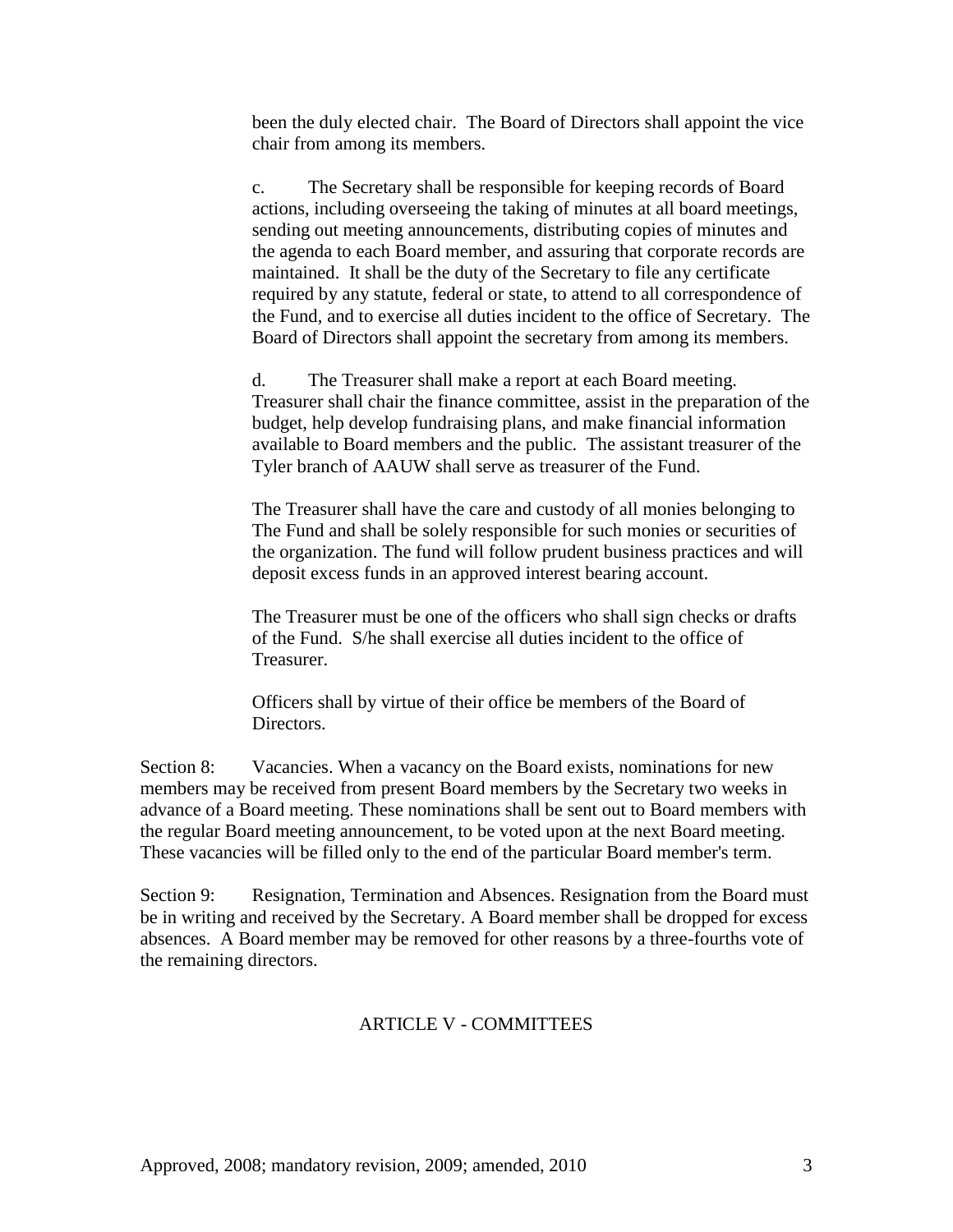Section 1: All committees of the Fund shall be appointed by the Board of Directors and their term of office shall be for a period of one year or less if sooner terminated by the action of the Board of Directors. The Board Chair appoints all committee chairs. The standing committees shall be Finance and Nominating.

Section 2: The four officers serve as the members of the Executive Committee. Except for the power to amend the Articles of Incorporation and Bylaws, the Executive Committee shall have all of the powers and authority of the Board of Directors in the intervals between meetings of the Board of Directors, subject to the direction and control of the Board of Directors.

Section 3: Finance Committee. The Treasurer is chair of the Finance Committee, which includes three other Board members. The Finance Committee is responsible for developing and reviewing fiscal procedures, a fundraising plan, and annual budget with other Board members. The Board must approve the budget, and all expenditures must be within the budget. Any major change in the budget must be approved by the Board or the Executive Committee.

Section 4: Nominating Committee: The Nominating Committee of AAUW Tyler shall function as the Nominating Committee of the Fund.

# ARTICLE VI – FINANCIAL ADMINISTRATION

Section 1: Funds: The Board of Directors of the Fund shall receive such property and funds as may be contributed by AAUW Tyler or by other sources and shall administer them for the advancement of the purposes of the Fund. The Board of Directors shall have the authority to accept or reject on behalf of the Fund any contribution, gift, bequest, or devise for the general purposes of the Fund. The Board of Directors shall give approval to all investments and all disbursements of funds and establish procedures to delegate limited authority for investments.

Section 2: Fiscal year: The fiscal year is the same as that of AAUW Tyler, July 1 through June 30.

Section 3: Financial Reports: A report of the finances of the Fund, which has been approved by the Finance Committee, shall be published annually for the membership of AAUW Tyler.

Section 4: Dissolution: In the event that, either by vote of the membership of this Fund or by legal action or otherwise, this Fund is dissolved, its assets, after the payment of all outstanding obligations, shall be transferred and delivered to an AAUW entity that will carry out, as near as practicable, the purposes and policies set forth in the Articles of Incorporation and Article I, Section 2 of these Bylaws. In any event, no part of the remaining assets shall inure to the benefit of any individual member of the Fund.

# ARTICLE VII – SALARIES